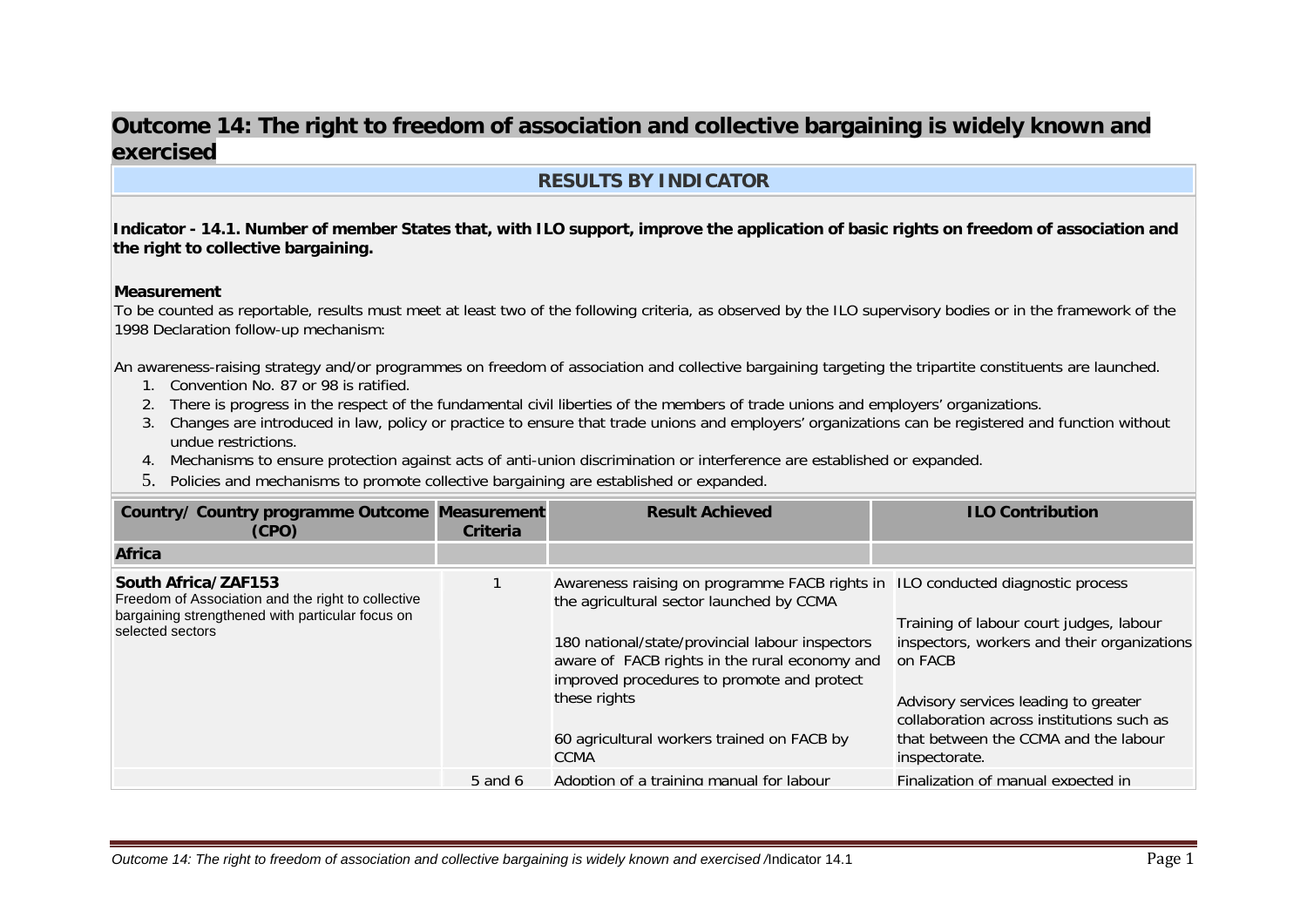|                                                                                                           |       | inspectors as an internal document for sustained November. Full CCMA participation in all<br>training and cross institutional collaboration                                                                                                                                                                                                                                           | trainings                                                                                                                                                                                                                                                                                                                                                                                                                                                                                                                                                                                                                                                                                                                                     |  |  |
|-----------------------------------------------------------------------------------------------------------|-------|---------------------------------------------------------------------------------------------------------------------------------------------------------------------------------------------------------------------------------------------------------------------------------------------------------------------------------------------------------------------------------------|-----------------------------------------------------------------------------------------------------------------------------------------------------------------------------------------------------------------------------------------------------------------------------------------------------------------------------------------------------------------------------------------------------------------------------------------------------------------------------------------------------------------------------------------------------------------------------------------------------------------------------------------------------------------------------------------------------------------------------------------------|--|--|
| <b>Asia and the Pacific</b>                                                                               |       |                                                                                                                                                                                                                                                                                                                                                                                       |                                                                                                                                                                                                                                                                                                                                                                                                                                                                                                                                                                                                                                                                                                                                               |  |  |
| <b>Philippines</b>                                                                                        | 1 & 3 | In May 2012, the Philippines adopted the<br>Guidelines for the security forces to promote<br>effective exercise of workers' rights and to<br>address violence and threats against workers<br>and trade unionists.<br>The implementation of the newly adopted<br>guidelines promoted peaceful strikes, dialogue,<br>peaceful resolution or diffuse tension in some<br>labour disputes. | Formulation and printing of the training<br>module whose intended target audience<br>are the police and the military and other<br>relevant security forces to guide them on<br>the discharge of their respective mandates<br>without infringing freedom of association<br>rights.<br>30 union leaders/representatives trained<br>on Negotiating Collective Bargaining<br>Agreements<br>Follow up SWOT activities for employers<br>and capacity building on CB and social<br>dialogue<br>30 Philippines National Police officers<br>trained on workers' rights<br>Tripartite orientation on the 2012<br>Guidelines on the Conduct of the DOLE,<br>DILG, DND, DOJ, AFP and PNP relative to<br>the Exercise of Workers Rights and<br>Activities. |  |  |
| Sri Lanka/LKA104<br>Improved Social Dialogue to achieve job<br>security, productivity and competitiveness | 1     | A labour law and legal facilitator guidebook<br>produced to be used by the National Institute<br>of Labour Studies in building employer and<br>trade union capacities in legal representation<br>to protect FoA and CB.                                                                                                                                                               | ILO supported the development of the<br>materials. Targeted training programmes to<br>be supported by ILO with TU and Employer<br>organizations in the months of August to<br>December 2013.                                                                                                                                                                                                                                                                                                                                                                                                                                                                                                                                                  |  |  |
|                                                                                                           | 5     | A special investigation unit to undertake unfair ILO held discussions with the DOL in setting<br>labour practices cases has been established<br>by the Ministry of Labour and the DOL, as<br>part of increasing efforts to handle unfair<br>labour practices.                                                                                                                         | up such an initiative and also carried out the<br>required training programmes to train the<br>special investigation unit personnel on unfair<br>labour practices on evidence collection                                                                                                                                                                                                                                                                                                                                                                                                                                                                                                                                                      |  |  |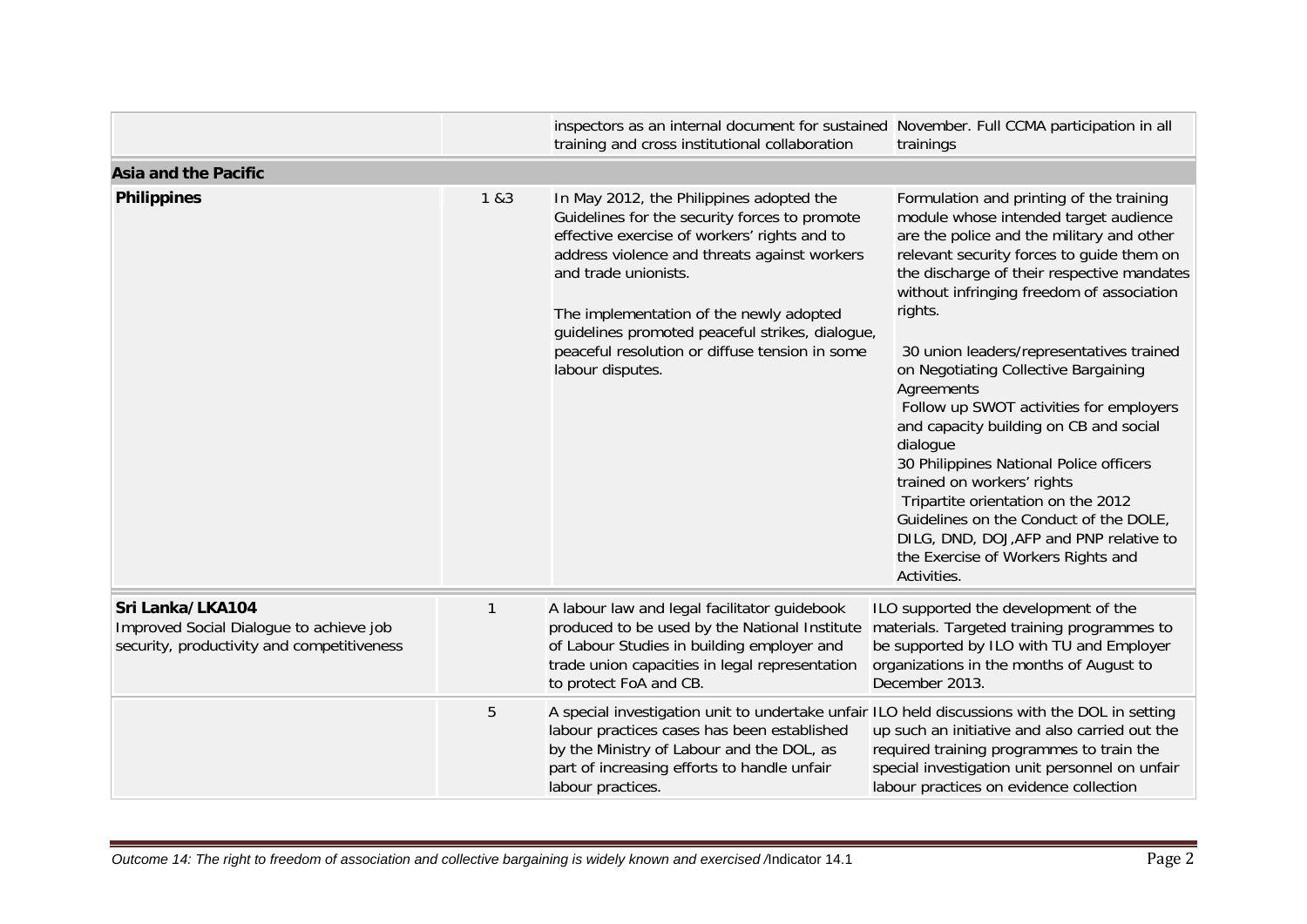|                                                                                                                                                           |        |                                                                                                                                                                                                                                                                                                                                                                                                                                                                                                                          | processes, grounds for prosecution and<br>reporting procedures.                                                                                                                                                                                                                                                                                                                                                                                                                                                                                                                                                                                                               |
|-----------------------------------------------------------------------------------------------------------------------------------------------------------|--------|--------------------------------------------------------------------------------------------------------------------------------------------------------------------------------------------------------------------------------------------------------------------------------------------------------------------------------------------------------------------------------------------------------------------------------------------------------------------------------------------------------------------------|-------------------------------------------------------------------------------------------------------------------------------------------------------------------------------------------------------------------------------------------------------------------------------------------------------------------------------------------------------------------------------------------------------------------------------------------------------------------------------------------------------------------------------------------------------------------------------------------------------------------------------------------------------------------------------|
| Bangladesh/BGD226<br>Country takes effective measures to respond<br>and implement CEACR recommendation<br>including fulfilling its reporting obligations. | 1 & 84 | Amendments to the Bangladesh Labour Act in<br>July 2013 have improved the protection of<br>workers' representatives and ensured free<br>worker participation in their elections.<br>However, the amendments do not address all<br>concerns previously raised by the ILO. In<br>addition, the specific EPZ law still needs to be<br>amended along the lines of the supervisory<br>body comments and the Industrial Relations<br>Regulations also need to be amended to<br>reflect the Bangladesh Labour Act<br>amendments | ILO advice was sought throughout the<br>process of reviewing proposed amendments<br>to the Labour Law. ILO comments were<br>delivered by the Country Director at the two<br>public hearings of the<br>Parliamentary Standing Committee on Labour<br>on the Bangladesh Labour Act amendments.<br>Training programmes are being finalised for<br>MoLE/Industrial Relations Institute (IRI)/DL,<br>the employers, and the trade unions on the<br>new law. Support will be provided for all 3<br>partner groups to provide on the ground<br>training to their constituents and members<br>on the content of the new law and the<br>implications to their respective constituents. |
| <b>Europe</b>                                                                                                                                             |        |                                                                                                                                                                                                                                                                                                                                                                                                                                                                                                                          |                                                                                                                                                                                                                                                                                                                                                                                                                                                                                                                                                                                                                                                                               |
| Georgia/GEO102<br>Right to freedom of association and collective<br>bargaining is known and exercised                                                     | 1      | In the course of the biennium, the tripartite<br>constituents in Georgia were provided with<br>awareness-raising campaigns on the labour<br>law reform, facilitation of social dialogue at<br>the national level, strengthening collective<br>bargaining and the creation of a sound labour<br>dispute resolution system.                                                                                                                                                                                                | In the framework of the Dutch-funded project<br>"Promotion of Fundamental Principles and<br>Rights at Work" (FPRW) and technical support<br>provided by the DWT/CO Moscow, a series of<br>trainings and awareness-raising workshops on<br>fundamental principles and rights at work<br>(PRW) and good practices of collective<br>bargaining, mediation of labour disputes were<br>organized for the Government, the Georgian<br>Trade Unions Confederation (GTUC) and the<br>Georgian Employers' Association (GEA).                                                                                                                                                           |
|                                                                                                                                                           | 4      | The Parliament adopted in May 2012 a<br>package of amendments to the Labour Code<br>providing for: the institutionalization of social<br>dialogue; better protection for the trade                                                                                                                                                                                                                                                                                                                                       | In the framework of the Dutch-funded project<br>"Promotion of Fundamental Principles and<br>Rights at Work" (FPRW), the ILO provided<br>support in setting up and maintaining political                                                                                                                                                                                                                                                                                                                                                                                                                                                                                       |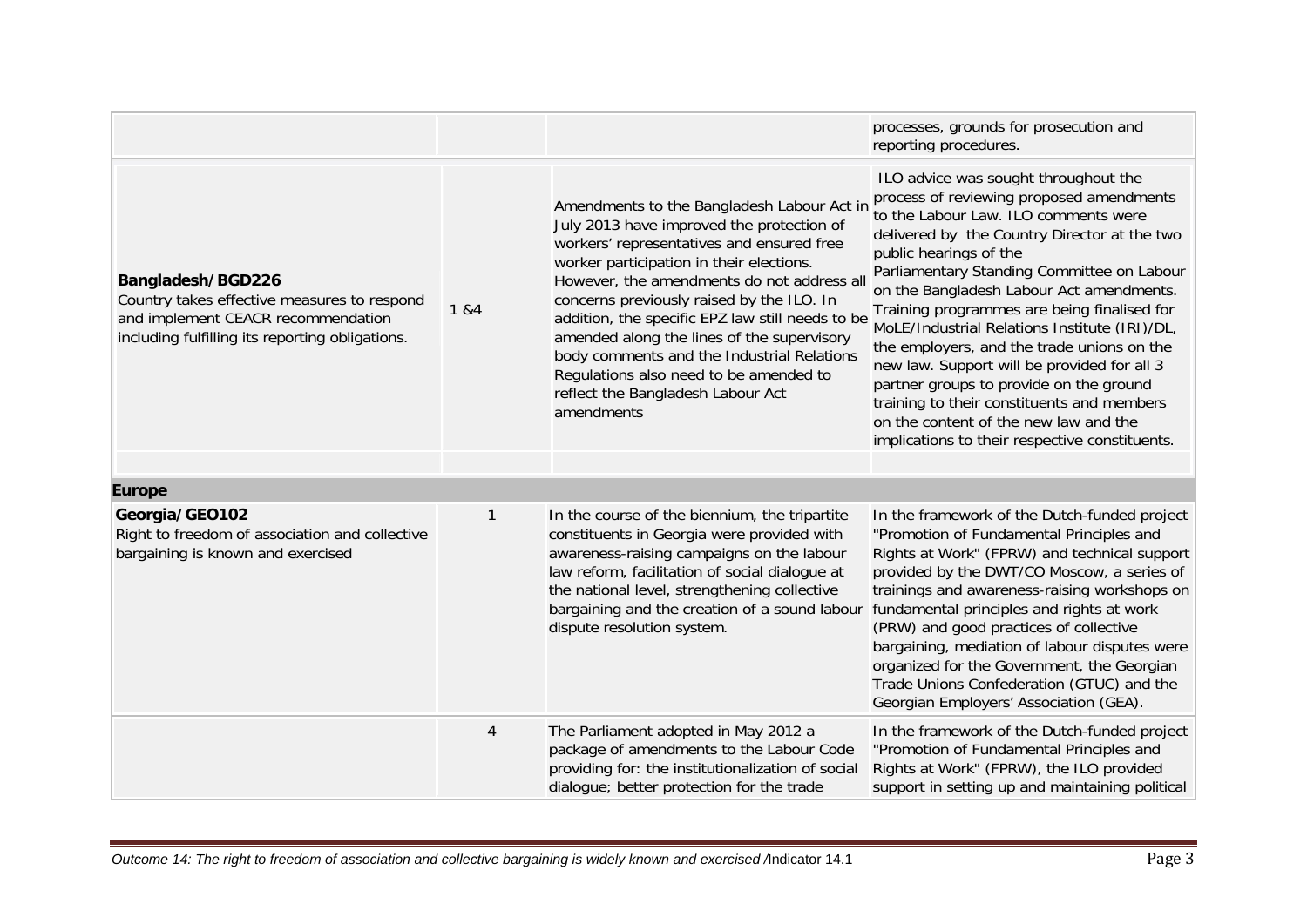|                                                      |   | unions and employer's organizations to<br>function freely and without any restrictions;<br>provisions on collective bargaining fully in line stop anti-union activities in the country and<br>with ILO C98 and provisions for the<br>establishment of a mediation mechanism | dialogue with the Government to make the<br>necessary amendments to the labour code, to<br>strengthen tripartite social dialogue body<br>The ILO also supported tripartite consultations<br>in order to assist them in concluding an<br>agreement on the nature and characteristics<br>of a labour mediation mechanism.<br>Regular consultations with the government,<br>social partners, members of the Parliament<br>and with key international players like the EU<br>delegation and the US embassy in Georgia<br>were also held to inter alia share information<br>on the planned amendments of the labour<br>code.                           |
|------------------------------------------------------|---|-----------------------------------------------------------------------------------------------------------------------------------------------------------------------------------------------------------------------------------------------------------------------------|---------------------------------------------------------------------------------------------------------------------------------------------------------------------------------------------------------------------------------------------------------------------------------------------------------------------------------------------------------------------------------------------------------------------------------------------------------------------------------------------------------------------------------------------------------------------------------------------------------------------------------------------------|
|                                                      | 6 |                                                                                                                                                                                                                                                                             | The FPRW project and the Finish-funded<br>project "From the Crisis towards Decent and<br>Safe jobs" have promoted the re-<br>establishment of the state body with the<br>mandate to enforce the amendments made to<br>the Labour Code. In addition, the Finish<br>project has provided support in organizing<br>tripartite participatory trainings on gender<br>equality and work and family balance that<br>served as an effective platform for the<br>government, the Eos and the TUs for<br>discussing maternity protection and social<br>security issues in the prism of collective<br>bargaining and social dialogue at different<br>levels. |
| <b>Americas</b>                                      |   |                                                                                                                                                                                                                                                                             |                                                                                                                                                                                                                                                                                                                                                                                                                                                                                                                                                                                                                                                   |
| Colombia/COL108<br>Representantes del Congreso y los | 5 | La Comisión Nacional de Concertación adoptó la<br>creación formal de la CETCOIT y acordó                                                                                                                                                                                    | En seguimiento a la recomendación de la<br>Misión Tripartita de Alto Nivel, que visitó                                                                                                                                                                                                                                                                                                                                                                                                                                                                                                                                                            |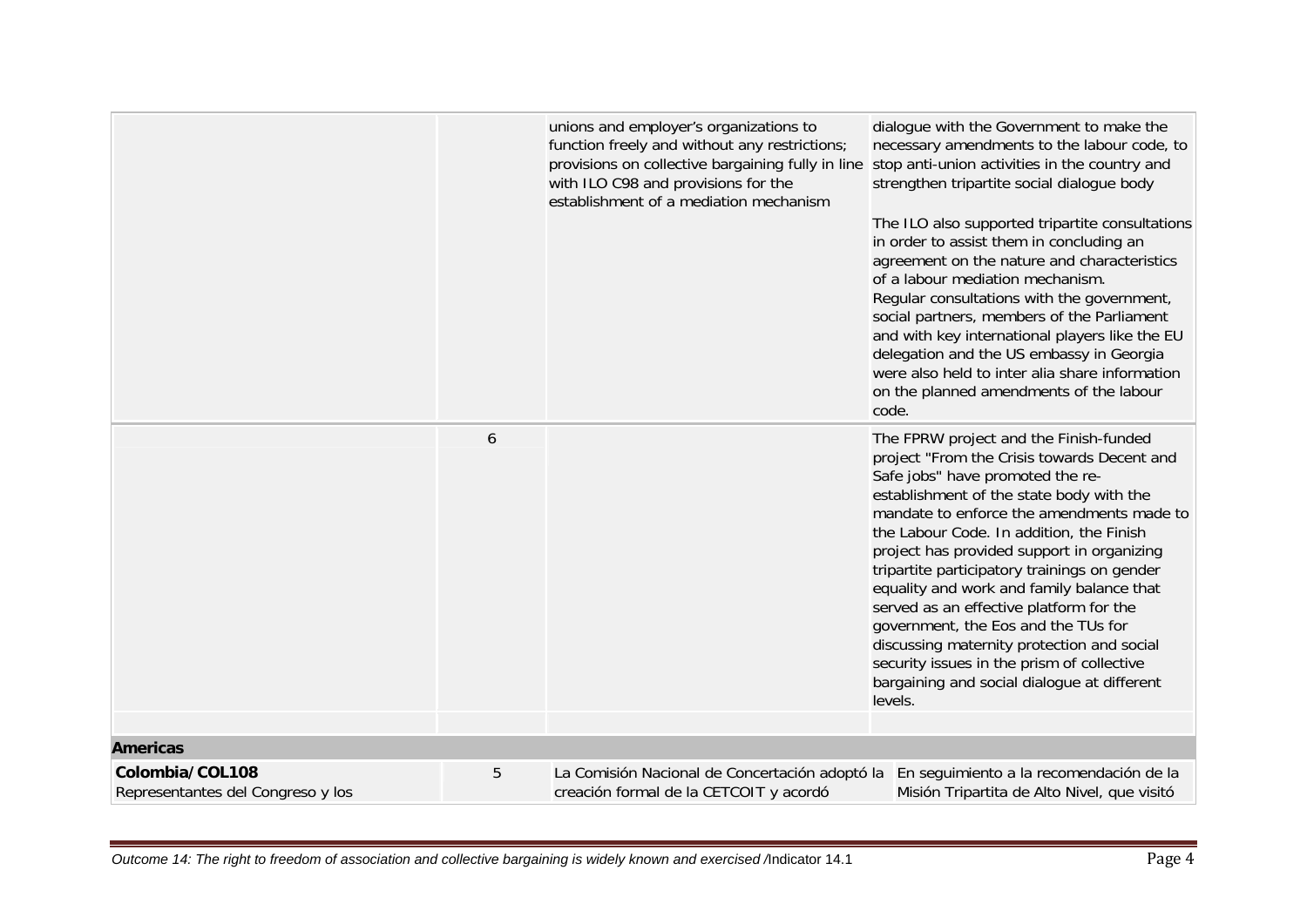| interlocutores sociales del Ministerio de<br>Trabajo estarán informados sobre la relevancia<br>de las NIT y de los pronunciamientos de los<br>órganos de control de la OIT, en materia de<br>libertad sindical                             |   | tripartitamente su reglamento de<br>funcionamiento, con el objeto de contar con un<br>mecanismo para proponer soluciones a los actos<br>que violan la libertad sindical. El Ministerio de<br>Trabajo creó en el 2012 un mecanismo de<br>seguimiento a los acuerdos, para apoyar su<br>cumplimiento por las partes                                                                                                                                                                                                                                                                                                                                                | Colombia en febrero del 2011, la OIT, con<br>el apoyo del Gobierno de Colombia y el<br>proyecto sobre "Principios y Derechos<br>Fundamentales en el Trabajo" (FPRW),<br>prestó asistencia técnica para la<br>formulación y adopción de las reglas de<br>funcionamiento de la CETCOIT                                                                                                                                                                                                                           |
|--------------------------------------------------------------------------------------------------------------------------------------------------------------------------------------------------------------------------------------------|---|------------------------------------------------------------------------------------------------------------------------------------------------------------------------------------------------------------------------------------------------------------------------------------------------------------------------------------------------------------------------------------------------------------------------------------------------------------------------------------------------------------------------------------------------------------------------------------------------------------------------------------------------------------------|----------------------------------------------------------------------------------------------------------------------------------------------------------------------------------------------------------------------------------------------------------------------------------------------------------------------------------------------------------------------------------------------------------------------------------------------------------------------------------------------------------------|
|                                                                                                                                                                                                                                            | 6 | El Gobierno Nacional aprobó en mayo del 2012<br>el Decreto 1092 que reglamenta la negociación<br>colectiva en el sector público, atendiendo los<br>comentarios de los órganos de control de la OIT, finalmente resultó en la decisión de revisar<br>brindados en su informe de 2012, referidos a la<br>necesidad de mejorar el desarrollo de los<br>principios de la negociación colectiva contenidos funcionarios del Ministerio de Trabajo y<br>en los Convenios. Posteriormente, el Ministerio<br>de Trabajo puso en marcha una jornada de<br>información y promoción de la negociación<br>colectiva en el sector público a nivel nacional                    | La OIT acompañó el proceso de discusión<br>sobre el mecanismo de negociación<br>colectiva contenida en el Decreto 535, que<br>su contenido, en el que participaron<br>miembros de las centrales sindicales,<br>representantes de la academia. La OIT<br>desarrolló un programa de capacitación<br>para mediadores en las negociaciones del<br>sector público y prestó asesoría al<br>gobierno del Magdalena para iniciar el<br>proceso de negociación colectiva con el<br>sindicato.                           |
| Chile/CHL104<br>Nivel de aplicación y cumplimiento de los<br>principios y derechos de la libertad sindical y<br>negociación colectiva mejorado; y<br>perfeccionamiento en la legislación en materia<br>de negociación colectiva concordada | 1 | En marzo del año 2013, se crea en la Central<br>Unitaria de Trabajadores (CUT) con la asistencia<br>técnica de la OIT, las coordinadoras sindicales<br>por sector de la producción: la Eléctrica, la inter-<br>empresa, la minera y la del transporte. Estas se<br>traducen en cuatro mesas de trabajo que han<br>constituido una estrategia de sensibilización en<br>torno a la negociación colectiva y la libertad<br>sindical. A nivel de gobierno regional, se<br>establece una mesa tripartita en el Maule, en el<br>marco de la Agenda de Fomento y Calidad del<br>Empleo de la Región, buscando propiciar el<br>diálogo social y la promoción del Trabajo | La OIT ha sido punto de encuentro para la<br>constitución de todas las mesas de<br>trabajo, pues se le entiende como espacio<br>neutral para llevar a cabo las sesiones. En<br>ese espacio, se proporciona asistencia<br>técnica por medio de la entrega de<br>insumos y participación de especialistas de<br>la OIT y de expertos de otras<br>instituciones. A su vez, la OIT ha dotado<br>de mecanismos de resolución de conflictos<br>a los actores, aportando así a la<br>materialización de los acuerdos. |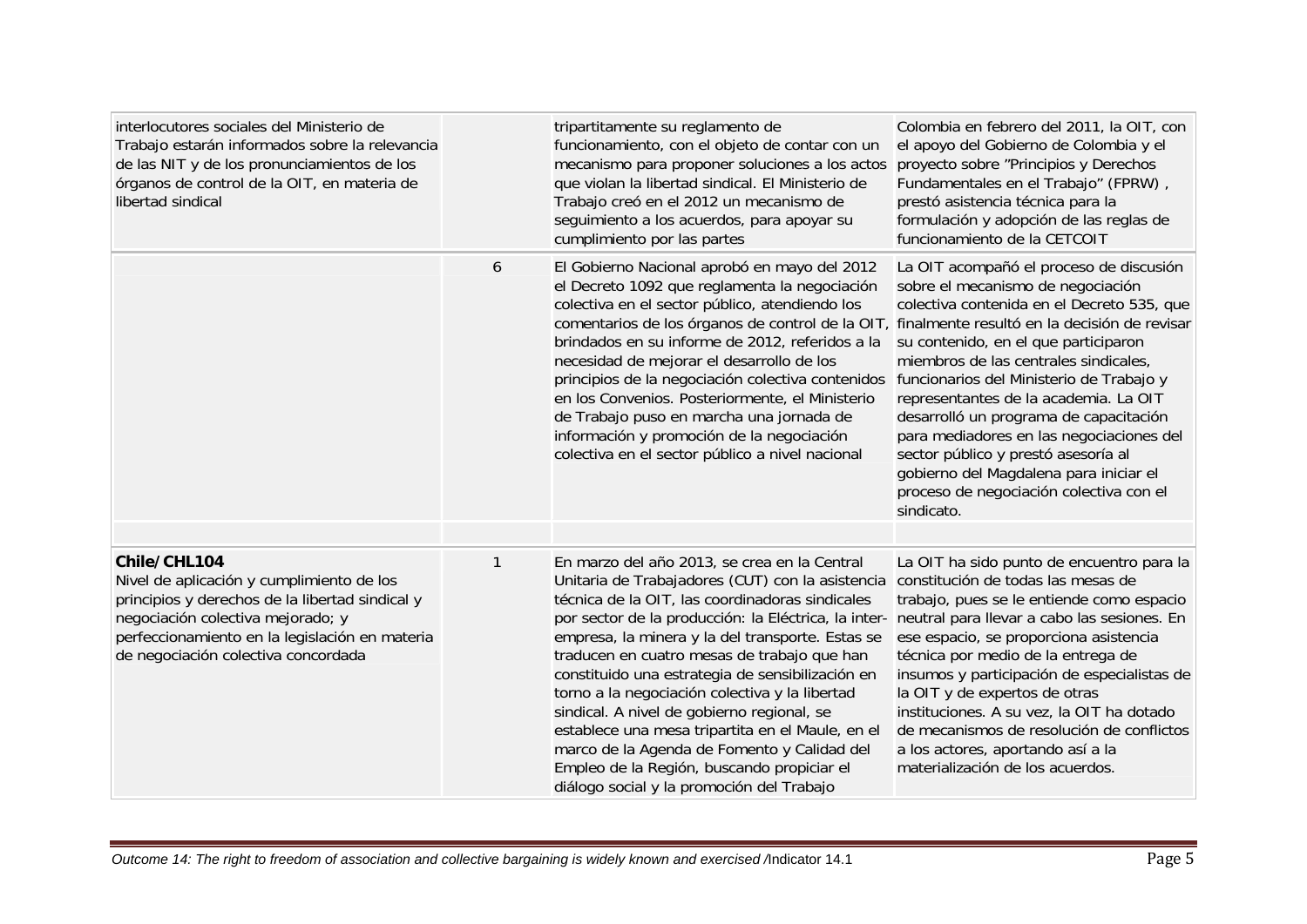|   | Decente.                                                                                                                                                                                                                                                                                                                                                                                                                                                                                                                                                                                                                                                                                                                                                                                                                                                                                                                                                                                                                                                                             |                                                                                                                                                                                                                                                                                                                                                                                                                                                                   |
|---|--------------------------------------------------------------------------------------------------------------------------------------------------------------------------------------------------------------------------------------------------------------------------------------------------------------------------------------------------------------------------------------------------------------------------------------------------------------------------------------------------------------------------------------------------------------------------------------------------------------------------------------------------------------------------------------------------------------------------------------------------------------------------------------------------------------------------------------------------------------------------------------------------------------------------------------------------------------------------------------------------------------------------------------------------------------------------------------|-------------------------------------------------------------------------------------------------------------------------------------------------------------------------------------------------------------------------------------------------------------------------------------------------------------------------------------------------------------------------------------------------------------------------------------------------------------------|
| 6 | Se instaura un mecanismo destinado a la<br>promoción de la negociación colectiva que<br>consiste en una mesa bipartita integrada por la<br>Confederación de la Producción y El Comercio<br>(CPC) y la Central Unitaria de Trabajadores<br>(CUT). En julio de 2013 se desarrolló un<br>seminario denominado "Políticas Laborales para<br>un desarrollo con igualdad en Chile: la voz de los insumos técnicos para facilitar las<br>actores del mundo del trabajo" en el que se<br>presentó el documento de trabajo: "Políticas<br>laborales<br>para un desarrollo con igualdad en Chile", que<br>considera las temáticas centrales que se han<br>abordado y aún están pendientes en el ámbito<br>de la negociación colectiva, que contó con la<br>participación tanto de la CPC y la CUT, como del<br>gobierno. En este se produjo un logro histórico<br>que consiste en el acuerdo de llevar a cabo una<br>mesa bipartita de trabajo con una agenda sin<br>exclusiones temáticas, que incluye de manera<br>expresa el objetivo conjunto de promoción de la<br>negociación colectiva. | La contribución de la OIT se traduce en: la<br>acogida y promoción de la instancia.<br>Elaboración del documento en el que se<br>enmarcan las discusiones, asistencia<br>técnica para cada actor, que facilita la<br>participación de los mismos en las<br>discusiones técnicas y elaboración de<br>discusiones. A su vez, se generarán<br>minutas que permitan recoger los<br>acuerdos a fin de que puedan<br>materializarse en una ruta conjunta de<br>trabajo. |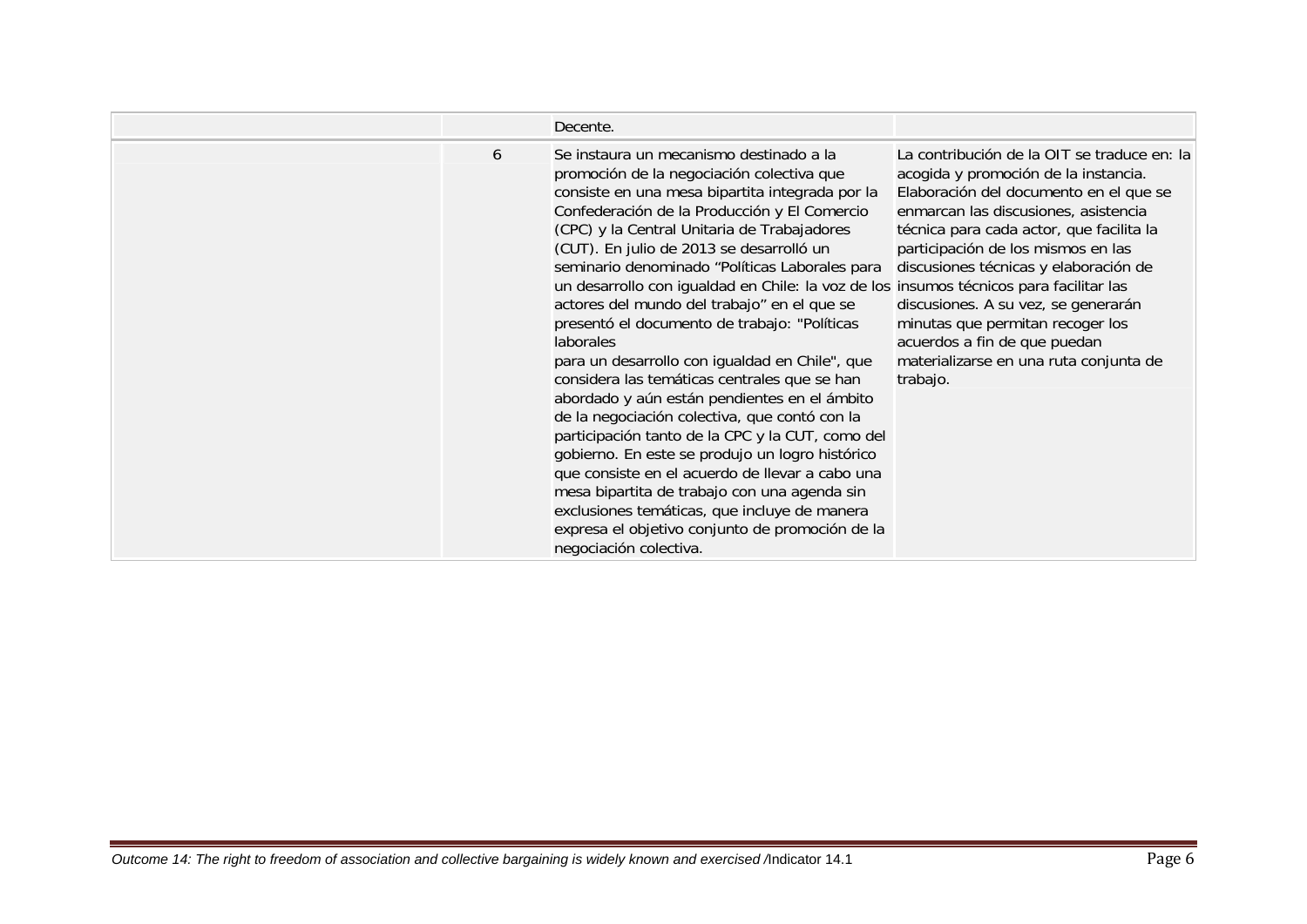## **Indicator - 14.2. Number of member States that, with ILO support, take significant action to introduce freedom of association and the right to collective bargaining in EPZs.**

## **Measurement**

To be counted as reportable, results must meet at least one of the following criteria, as observed by ILO supervisory bodies or in the framework of the 1998 Declaration follow-up mechanism:

- 1. An awareness-raising strategy and/or programmes on freedom of association and collective bargaining targeting the workers and employers in EPZs are launched.
- 2. Measures are adopted to permit workers' organizations to be established and function in EPZs.
- 3. Mechanisms to ensure protection against acts of anti-union discrimination or interference in EPZs are established or expanded.
- 4. Policies and mechanisms to promote collective bargaining in EPZs are established or expanded.

| Country/ Country programme Outcome Measurement<br>(CPO)                                                                                                                                               | Criteria | <b>Result Achieved</b>                                                                                                                                                                                                                                                                                                                                                                                                     | <b>ILO Contribution</b>                                                                                                                                                                                                                                                      |
|-------------------------------------------------------------------------------------------------------------------------------------------------------------------------------------------------------|----------|----------------------------------------------------------------------------------------------------------------------------------------------------------------------------------------------------------------------------------------------------------------------------------------------------------------------------------------------------------------------------------------------------------------------------|------------------------------------------------------------------------------------------------------------------------------------------------------------------------------------------------------------------------------------------------------------------------------|
| <b>Arab States</b>                                                                                                                                                                                    |          |                                                                                                                                                                                                                                                                                                                                                                                                                            |                                                                                                                                                                                                                                                                              |
| Jordan/JOR128<br>Tripartite mechanisms established and sound<br>industrial relations promoted to ensure the<br>enforcement of national legislation, and the<br>development of socio-economic policies |          | Diagnostic tools for freedom of association<br>and collective bargaining in the export<br>processing sector (Pharmaceutical and<br>chemical sector) developed and applied<br>raising awareness in the sector.                                                                                                                                                                                                              | ILO diagnostic mission (towards full freedom<br>of association and collective bargaining in the<br>export processing sector) undertaken and to<br>give rise to priorities established at national<br>level for action to promote FACB.                                       |
| Asia and the Pacific                                                                                                                                                                                  |          |                                                                                                                                                                                                                                                                                                                                                                                                                            |                                                                                                                                                                                                                                                                              |
| Indonesia/IDN154<br>The application of ILO Conventions Nos. 87<br>and 98 are strengthened in Economic<br>Processing Zones through capacity building of<br>employers, workers and the Government.      |          | The conduct of the diagnostic survey has<br>already largely enhanced awareness of FACB<br>principles in EPZs. Tripartite agreement on the sector in the EPZ area in the province of<br>programme and strategy for policy-making<br>and awareness-raising on freedom of<br>association discussed in October 2013, the<br>elaboration of national action plan and the<br>implementation of an awareness-raising<br>strategy. | ILO has carried out Freedom of Association<br>Diagnostic survey in Garment and apparel<br>Jakarta, Banten and West Java. National plan<br>of action was elaborated by the social<br>partners in October and awareness-raising<br>and capacity building exercises have begun. |